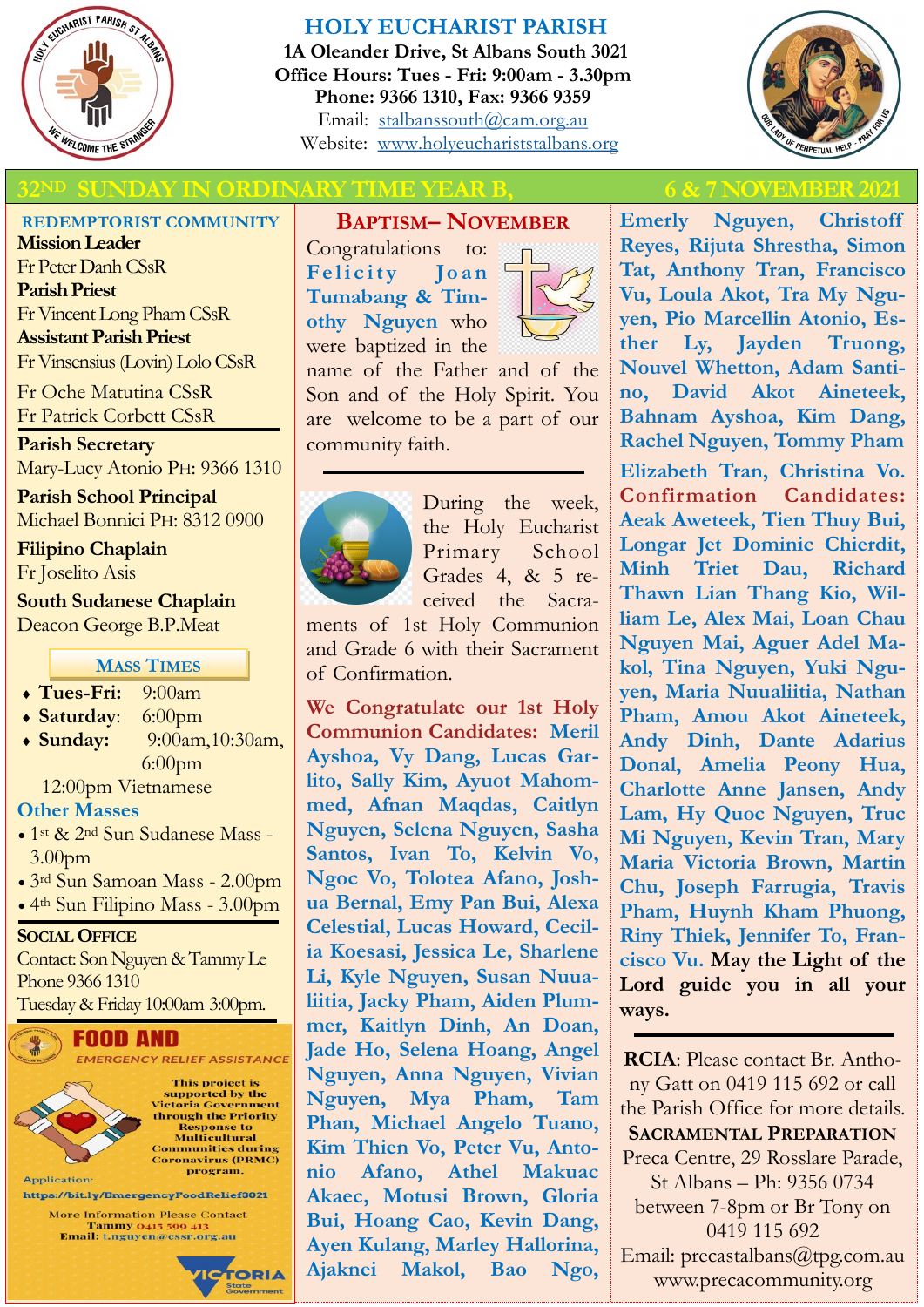## **THE LIVING WORD First reading 1 Kings 17:10-16**

# *'Jar of meal shall not be spent, jug of oil shall not be emptied'*

Elijah the Prophet went off to Sidon. And when he reached the city gate, there was a widow gathering sticks; addressing her he said, 'Please bring me a little water in a vessel for me to drink.' She was setting off to bring it when he called after her. 'Please' he said 'bring me a scrap of bread in your hand.' 'As the Lord your God lives,' she replied 'I have no baked bread, but only a handful of meal in a jar and a little oil in a jug; I am just gathering a stick or two to go and prepare this for myself and my son to eat, and then we shall die.' But Elijah said to her, 'Do not be afraid, go and do as you have said; but first make a little scone of it for me and bring it to me, and then make some for yourself and for your son. For thus the Lord speaks, the God of Israel: "Jar of meal shall not be spent, jug of oil shall not be emptied, before the day when the Lord sends rain on the face of the earth."' The woman went and did as Elijah told her and they ate the food, she, himself and her son. The jar of meal was not spent nor the jug of oil emptied, just as the Lord had foretold through Elijah.

## **Responsorial Psalm Ps. 145(146):7-10**

## **Praise the Lord, my soul!**

It is the Lord who keeps faith for ever, who is just to those who are oppressed. It is he who gives bread to the hungry, the Lord, who sets prisoners free.

## **Praise the Lord, my soul!**

It is the Lord who gives sight to the blind, who raises up those who are bowed down. It is the Lord who loves the just,

the Lord, who protects the stranger.

## **Praise the Lord, my soul!**

The Lord upholds the widow and orphan but thwarts the path of the wicked. The Lord will reign for ever, Zion's God, from age to age.

## **Praise the Lord, my soul!**

## **Second reading Hebrews 9:24-28**

## *Christ, our high priest, has done away with sin by sacrificing himself*

It is not as though Christ had entered a man-made sanctuary which was only modelled on the real one; but it was heaven itself, so that he could appear in the actual presence of God on our behalf. And he does not have to offer himself again and again, like the high priest going into the sanctuary year after year with the blood that is not his own, or else he would have had to suffer over and over again since the world began. Instead of that, he has made his appearance once and for all, now at the end of the last age, to do away with sin by sacrificing himself. Since men

only die once, and after that comes judgement, so Christ, too, offers himself only once to take the faults of many on himself, and when he appears a second time, it will not be to deal with sin but to reward with salvation those who are waiting for him.

## **Gospel Acclamation Matthew 5:3**

Alleluia, alleluia! Happy the poor in spirit; the kingdom of heaven is theirs. Alleluia!

## **Gospel Mark 12:41-44**

*This poor widow has put in more than all*

Jesus sat down opposite the treasury and watched the people putting money into the treasury; and many of the rich put in a great deal. A poor widow came and put in two small coins, the equivalent of a penny. Then he called his disciples and said to them, 'I tell you solemnly, this poor widow has put more in than all who have contributed to the treasury; for they have all put in money they had over, but she from the little she had has put in everything she possessed, all she had to live on.'

## **REFLECTION ON THE GOSPEL**

Whether the longer or shorter gospel reading is selected for today's liturgy, the literary context deserves attention. Jesus is teaching the crowds in the Jerusalem Temple. He knows the vulnerability of many of the people around him and issues a warning about the grandiose behaviour of the Jerusalem scribes. The scribes were generally learned men on whom the people relied for rulings in matters of sacred law as well as for drawing up contracts and other important documents. They commanded the respect of many of the people. Jesus is not impressed by the behaviour of some of the scribes. He sees their pomposity as a mask for dishonesty and exploitation: they will receive the "greater condemnation". They "devour the houses of widows" and hide behind the pretext of long prayers. Widows included women who had lost their husbands through death or divorce as well as single unmarried women. They were women alone without male protection in a patriarchal society and without the benefit of a social security system. They were dependent for survival upon the care of family and community. Jesus' words of condemnation are strong words that will understandably provoke a reaction. It is no surprise that the Jerusalem scribes are among those who later conspire to kill him (Mark 14:1).

It is easy enough to be taken in by the posturing of those who present as superior and who look for status recognition. It is also easy to miss the goodness of those on the edge even if it is happening before our very eyes. The context presents Jesus as attuned to the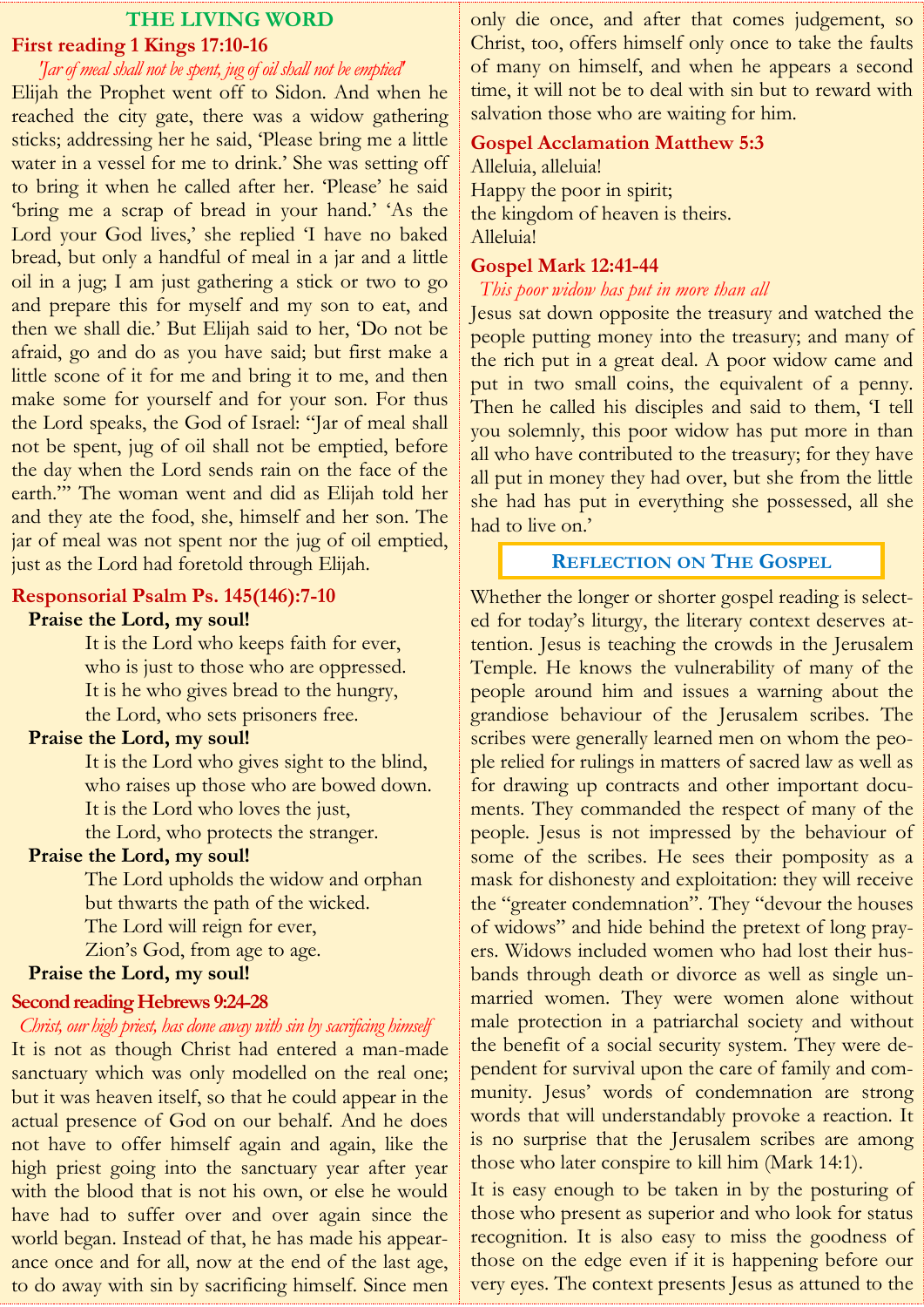plight of the widows. He now notices and draws the attention of his disciples to the action of one particular "destitute" widow. Her tiny contribution to the treasury of two copper coins for the upkeep of the Temple is far more significant than the big sums contributed by the wealthy out of their excess. Is this woman being presented as the victim of an unjust system that extracts from her what she cannot afford, as some commentators insist? Or is the Markan Jesus presenting her as a free agent, a model of discipleship, who offers everything she has to live on? It may not be necessary to choose between these two interpretations. It is clear that this woman's action provides a striking contrast to that of the scribes, like the action of another woman who, a little later in the story, br eaks a precious jar and pours an abundance of healing ointment over the head of Jesus as he faces the prospect of death. As the gospel draws to a close, then, we find two stories of extravagantly generous unnamed women, stories told in memory of their gospel foolishness.

## **By Veronica M. Lawson RSM**

### **OBSERVE THE FOLLOWING GUIDELINES**

The following Guidelines are approved by Most Rev Peter A Comensoli, Archbishop of Melbourne, to assist Clergy and Faithful with questions pertaining to specific areas of liturgy and ministry in the Archdiocese of Melbourne during this time of the COVID-19 pandemic.

The restrictions in place are compulsory as issued under lawful direction of the Chief Health Officer of Victoria, where a State of Emergency remains in place until 16 December 2021.

**As of 6:00pm Friday 29 October 2021, the following measures will be applied across Victoria. Regional Victoria and Metropolitan Melbourne will unite in the Roadmap and share the same restrictions. These will be in place until otherwise advised, and except where particular LGAs might be placed under different restrictions for limited periods of time.** 

- **Face Coverings required indoors only by Victorians age 12 years or over except if at home.**
- $\Rightarrow$ Please use the hand sanitizer provided and keep social distancing at all time.
- $\Rightarrow$  Density quotient of 1 person per 4 square meter applies.
- $\Rightarrow$ Rite of Peace, please avoid shaking hands but instead say "Peace be with you" and offer a smile, wave, nod or bow.
- $\Rightarrow$ Please observe social distancing at Holy Communion, which will only be given in the hand.
- $\Rightarrow$ If you feel unwell, please do not attend the Mass you are registered for and advise the Parish Office, so as to allow someone else on the waiting list to attend.
- $\Rightarrow$ Vaccinations A person is considered fully vaccinated against COVID-19 for the purposes of attending a

Place of Worship if they: • have received both doses of the COVID-19 vaccine, or • have a valid medical exemption to COVID-19 vaccination issued by an authorised medical practitioner, or • are aged under 16.

If a person can show evidence of any of the above, they can enter as fully vaccinated. If they can't show evidence of any of the above, they are not considered as fully vaccinated and may only participate in groups allowing for 'unknown vaccination status.'

- $\Rightarrow$  Record keeping remains an important and critical tool for keeping all in the community safe.
	- **Please use a QR code at the Church's door to check in. Proof of vaccination status to be sighted via the Victoria Services App or present hard copy.**
- Under no circumstances should anyone awaiting a COVID-19 test verification, including Clergy (even without presenting symptoms) attend a church or parish setting until a diagnosis is confirmed. Additionally, under no circumstances should anyone attend who is closely connected to people who are awaiting test results or who have tested positive. Thanks for your collaboration.

God bless and protect us always

**FOR THOSE WHO SUFFER FROM DEPRESSION** *Pope Francis releases his prayer intention for the month of November, and invites everyone to pray for and be near those who suffer from exhaustion, burn-out, and depression.*

"Overwork and work-related stress cause many people to experience extreme exhaustion —mental, emotional, affective, and physical exhaustion." Pope Francis opened the video accompanying his prayer intention for November with those words with which most people can probably identify. His intention was released in this month's The Pope Video, prepared by the [Pope's Worldwide Prayer Network.](https://www.popesprayer.va/) It comes as people living in the Northern Hemisphere enter the Autumn and Winter seasons, during which cooler weather is often accompanied by rainy days and more time spent indoors.

#### **Silent listening**

The Pope took note of that seasonal situation in his timely prayer intention. "Sadness, apathy, and spiritual tiredness end up dominating people's lives, who are overloaded due to the rhythm of life today," he said.

Pope Francis thus encouraged everyone to reach out to those around us who are depressed, desperate, or without hope. And he advised against comforting others with too many words. "Often," he said, "we should just simply listen in silence, because we cannot go and tell someone, 'No, life's not like that. Listen to me, I'll give you the solution.'" "There is no solution," remarked the Pope.